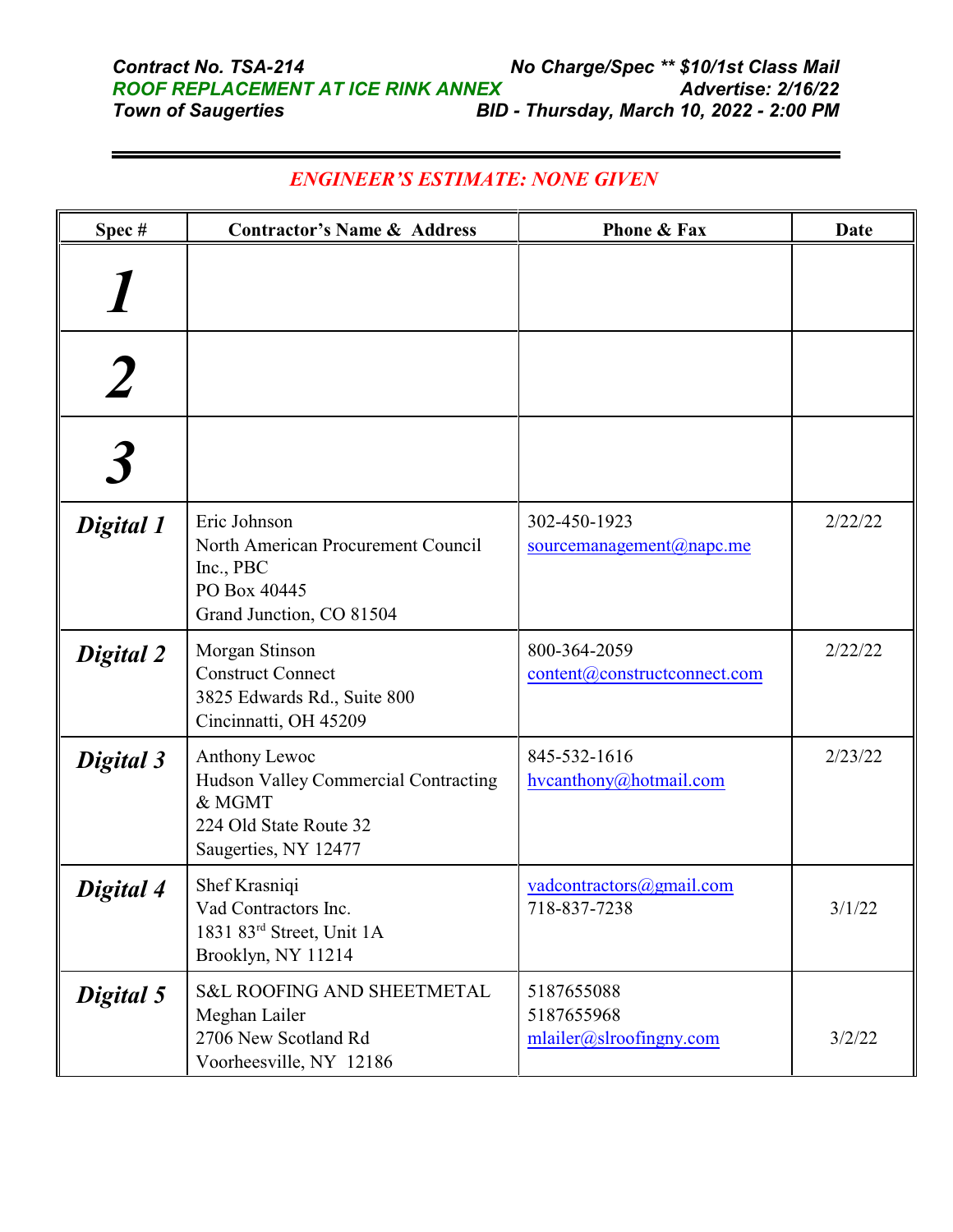| Spec#             | <b>Contractor's Name &amp; Address</b>                                                                               | Phone & Fax                                              | <b>Date</b> |
|-------------------|----------------------------------------------------------------------------------------------------------------------|----------------------------------------------------------|-------------|
| Digital 6         | Titan Roofing, Inc.<br>Marge Bagley<br>200 Tapley Street<br>Springfield, MA 01104                                    | 413-536-1624<br>413-533-2560<br>mbagley@titanroofing.com | 3/2/22      |
| Digital 7         | Precision Roofing Inc<br>Mark Zayas<br>22 Kerr Lane<br>Southfields, NY 10975                                         | 8453512009<br>8453512021<br>mark@precisionroofinginc.com | 3/2/22      |
| Digital 8         | <b>Construction Journal</b><br><b>ATTN: EricaFrance</b><br>30 Technology Dr South<br>Suite 100<br>Norcross, GA 30092 | 772-781-2144<br>efrance@constructionjournal.com          | 3/4/22      |
| Digital 9         | D&B Roofing<br><b>ATTN: Dan Traver</b><br>15 Collins Lane<br>Saugerties, NY 12477                                    | 845-399-9156<br>postmandan57@gmail.com                   | 3/7/22      |
| Digital 10        |                                                                                                                      |                                                          |             |
| Digital 11        |                                                                                                                      |                                                          |             |
| <b>Digital 12</b> |                                                                                                                      |                                                          |             |
| Digital 13        |                                                                                                                      |                                                          |             |
| Digital 14        |                                                                                                                      |                                                          |             |

## *ENGINEER'S ESTIMATE: NONE GIVEN*